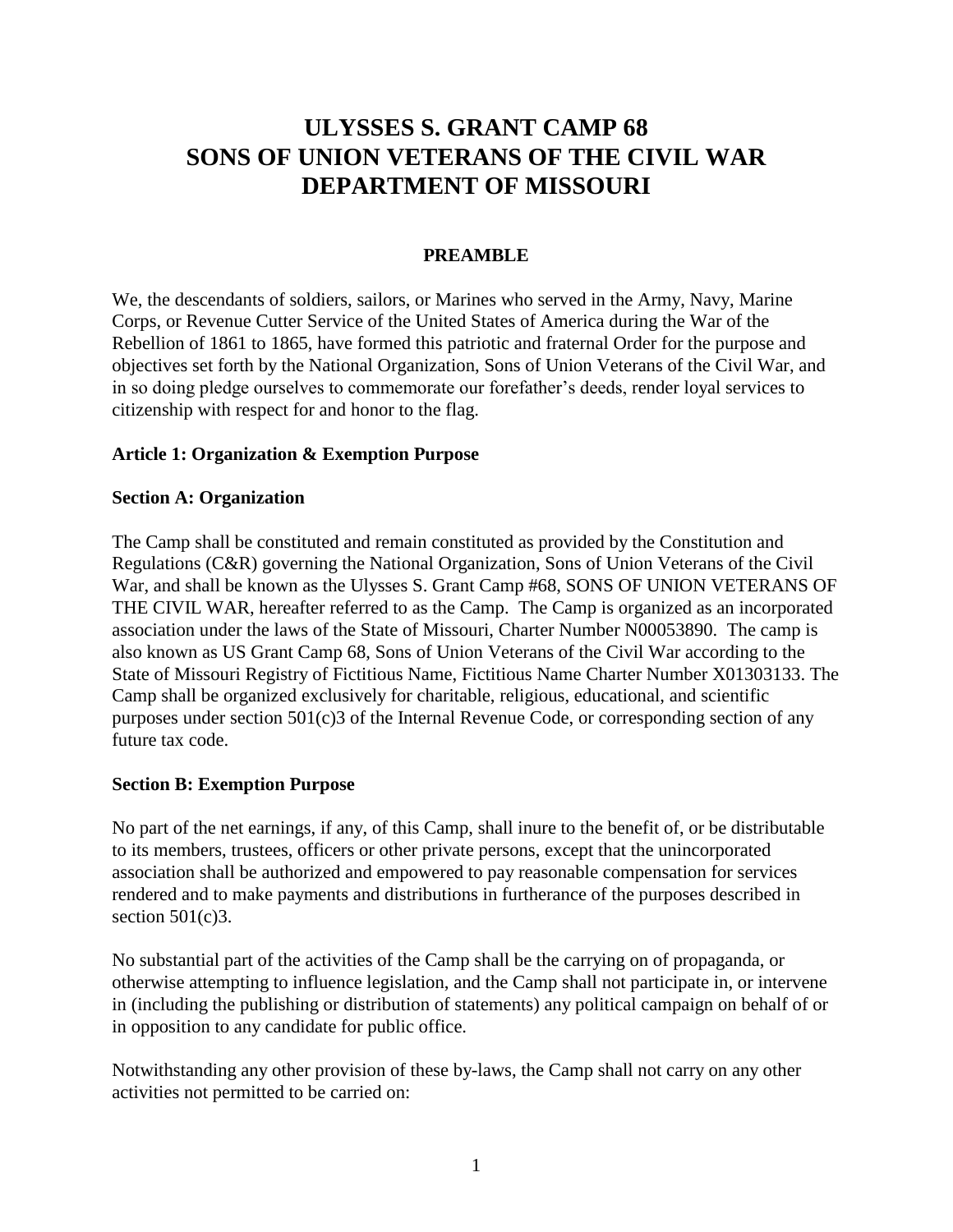(a) by a nonprofit corporation exempt from federal income tax under section  $501(c)3$  of the Internal Revenue Code, or the corresponding section of any future federal tax code, or (b) by nonprofit corporation, contributions to which are deductible under section  $170(c)2$  of the Internal Revenue Code, or the corresponding section of any future federal tax code.

### **ARTICLE II: PURPOSE**

The purpose of the **CAMP** shall be to perpetuate the memory of the Grand Army of the Republic and of the men who served the Union 1861-1865; to assist in every practicable way in preservation and making available for research of documents and records pertaining to the Grand Army of the Republic and its members; to cooperate in doing honor to all who have patriotically served our country in war; to teach patriotism and the duties of citizenship, the true history of our country and the love and honor of our flag; to oppose every tendency or movement that would weaken loyalty to, or make for the destruction or impairment of, our constitutional Union; and to inculcate and broadly sustain the American principles of representative government, of equal rights and impartial justice for all.

### **ARTICLE III: PROHIBITED ACTIVITIES**

**Section A.** The **CAMP** shall not be conducted for profit.

**Section B.** The **CAMP** shall be strictly non-sectarian and non-partisan.

**Section C.** The **CAMP** shall not discriminate on the basis of race, creed or religion.

### **ARTICLE IV: MEMBERSHIP**

**Section A. MEMBER:** A **MEMBER** shall be any male descendant, whether through lineal or collateral line, not less than fourteen (14) years of age, who are blood relatives to a Soldier, Sailor Marine or member of the Revenue Cutter Service. Who was regularly mustered and served honorably in, or was honorably discharged from the Army, Navy, Marine Corps or the Revenue Cutter Service of the Union States of America during the war of the Rebellion of 1861-1865; and has never been convicted of any infamous or heinous crime; or who has, or whose ancestors through whom membership is claimed, have never voluntarily borne arms against the Government of the United States of America..

**Section B. ASSOCIATE:** An **ASSOCIATE** shall be any male, not less than fourteen (14) years of age who cannot document ancestral lineage to a Union Veteran of the War of the Rebellion of 1861-1865; and who has never been convicted of any infamous or heinous crime and who has never voluntarily borne arms against the Government of the United States of America. The number of **ASSOCIATES** shall not exceed 1/3 of the total membership of the **CAMP.**

**Section C. JUNIOR:** A **JUNIOR** shall be any male descendant, whether through lineal or collateral line, not less than eight (8) years of age and not more than thirteen (13) years old, who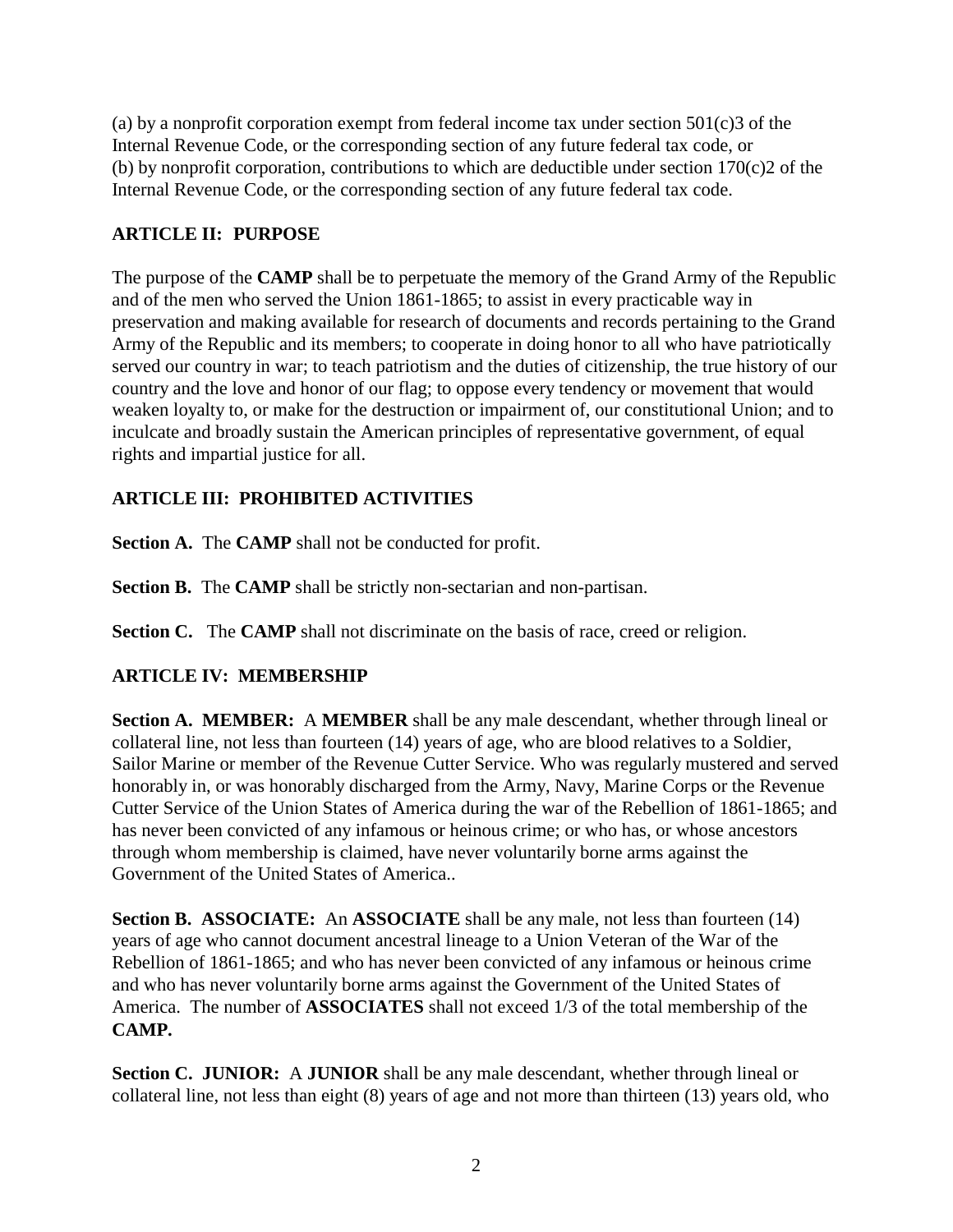are blood relatives to a Soldier, Sailor, Marine Corps or the Revenue Cutter Service. Who was regularly mustered and served honorably in, or was honorably discharged from the Army, Navy, Marine Corps or Revenue Cutter Service of the United States of America during the war of the Rebellion of 1861-1865; and has never been convicted of any infamous or heinous crime; or who has, or whose ancestors through whom membership is claimed, have never voluntarily borne arms against the Government of the United States of America.

**Section D. JUNIOR ASSOCIATE:** A **JUNIOR ASSOCIATE** shall be any male descendant, not less than eight (8) years of age and not more than thirteen (13) years old who cannot document ancestral lineage to a Union Veteran of the War of the Rebellion of 1861-1865; and who has never been convicted of any infamous or heinous crime and who has never voluntarily borne arms against the Government of the United States of America.

**Section E.** Each application for membership, whether it is for **MEMBER**, **ASSOCIATE, JUNIOR or Junior Associate** shall be recommended by a **MEMBER** or **ASSOCIATE** of the **CAMP** who shall vouch for the applicant's eligibility and moral character.

**Section F.** A rejected applicant shall not be eligible to apply again for membership until six (6) months have elapsed after such rejection.

**Section G.** Any **BROTHER** of the **CAMP** who is three (3) months in arrears in the payment of dues can be dropped by a 2/3 vote of **MEMBERS and ASSOCIATES** present at the **CAMP** meeting. Until his name is dropped from the roll, the **CAMP** shall be subject to per capita tax on such a **BROTHER**. A dropped **BROTHER** may be reinstated in the **ORDER** on re-election by a 2/3 vote of members present at the **CAMP** meeting, after payment of such dues, reinstatement fee or indebtedness to the **CAMP** as it may prescribe. If the **CAMP** is no longer in existence, the sum to be paid shall be fixed by the **DEPARTMENT COMMANDER** and paid to the **DEPARTMENT OF MISSOURI.** 

**Section H.** A person holding a **CAMP TRANSFER** cannot be admitted to the **CAMP** during its sessions unless given permission by vote of the **CAMP.** He is a **BROTHER** of the **ORDER** for purposes of discipline only, and shall be considered honorably discharged if his transfer card is not deposited with and accepted by the **CAMP** within a year. A **BROTHER** thus discharged can be admitted to membership again only in the same manner as an applicant for original membership.

**Section I.** All persons duly elected by the **CAMP** for membership shall be enrolled into the **CAMP**, and, if possible, **INITIATED AS PER THE RITUAL OF THE ORDER.**

**Section J.** Voting rights are reserved for **MEMBERS** and **ASSOCIATES** of the **CAMP,** and not applicable to **JUNIORS or Junior Associates** until reaching the age of fourteen and becoming a **MEMBER** or **ASSOCIATE** of the **CAMP.**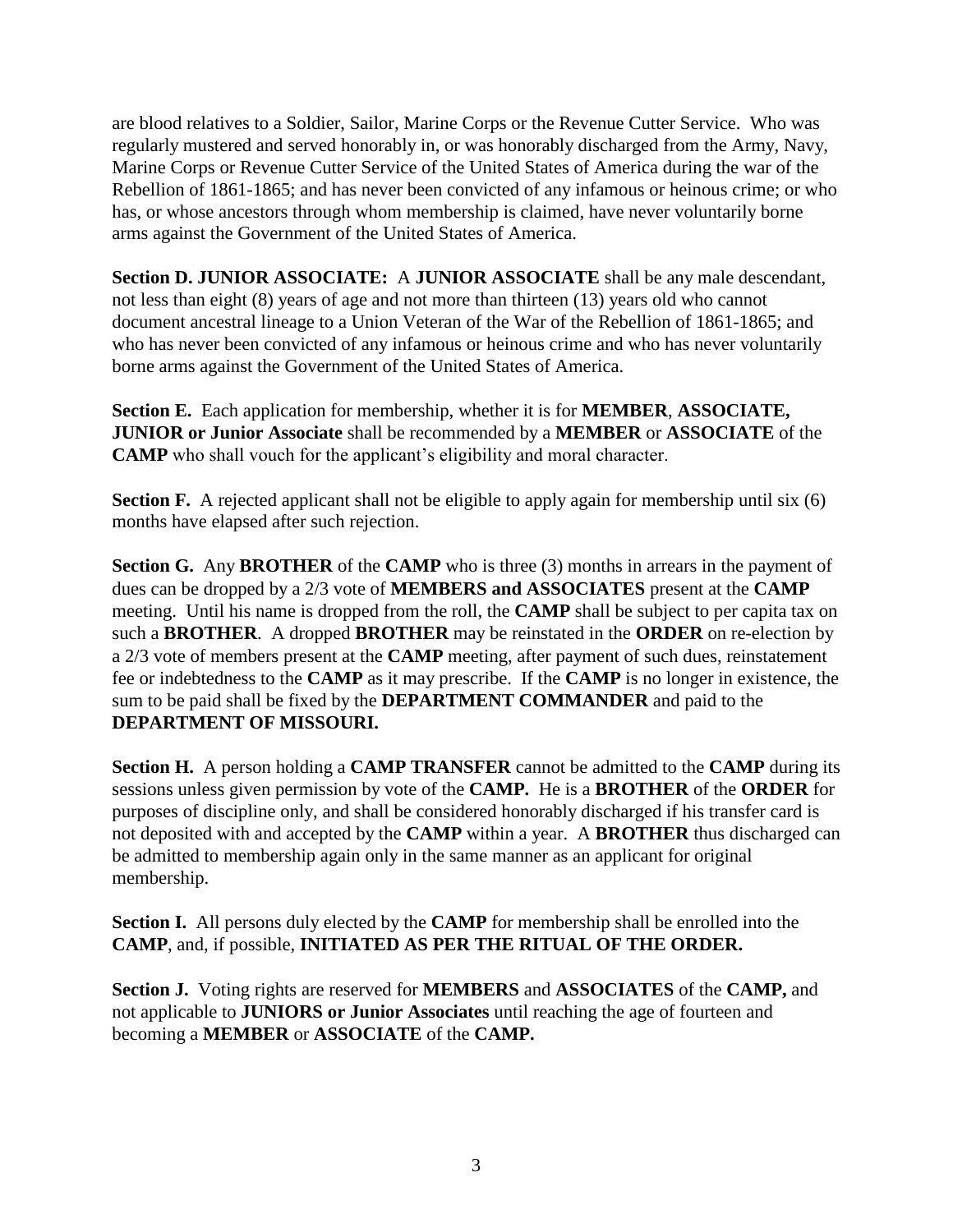**Section K.** A **CAMP** member or associate recommending a **JUNIOR or Junior Associate** is responsible to see to it that these **BROTHERS** receive copies of the "Banner", and assist in their participation in **CAMP** function and activities.

### **ARTICLE V: DUES & FEES**

**Section A.** Each **BROTHER** of the **CAMP** shall be assessed annual dues. **ANNUAL DUES SHALL BE A MINIMUM OF \$35.00 FOR MEMBERS AND ASSOCIATES AND A MINIMUM OF \$5.00 FOR JUNIORS and JUNIOR ASSOCIATES.** Annual dues shall become payable the 1st day of January of each year. During the November meeting of each year a report shall be given by the **CAMP TREASURER** stating the planned operating expenses of the **CAMP** for the new year. The Camp membership will increase or decrease the level of dues required of each **BROTHER** for the new year using this report as its basis for decision. New **BROTHERS** initiated into the **CAMP** during months other than January, shall be subject to appropriate dues structure based on the number of months remaining in the calendar year.

**Section B.** Each **MEMBER or ASSOCIATE** shall pay the **DEPARTMENT & NATIONAL DUES** upon payment of **CAMP DUES**.

**Section C.** Dues are required by the 31st day of January. If not received by the 31st day of March or arrangements made, acceptable to the **CAMP COMMANDER** or **CAMP COUNCIL,**  all **CAMP** correspondence will be discontinued, and will be provided upon receipt of the appropriate payment for dues.

**Section D.** An **APPLICATION FEE OF \$10.00** shall be assessed from each new **MEMBER** upon induction into the **ORDER.**

### **ARTICLE VI: CAMP OFFICERS**

**Section A. CAMP OFFICERS** shall be of two types: elected and appointed. The **ELECTED OFFICERS** shall be **COMMANDER, SENIOR VICE COMMANDER, JUNIOR VICE COMMANDER, SECRETARY, TREASURER, CAMP COUNCIL, CAMP DELEGATE**  and **ALTERNATE TO STATE ENCAMPMENT.** The **CAMP COUNCIL** shall be compiled of three members of the **CAMP** not holding the office of **COMMANDER, SECRETARY,** or **TREASURER.** The **APPOINTED OFFICERS** of the **CAMP** shall be **CHAPLAIN, PATRIOTIC INSTRUCTOR, HISTORIAN, GUIDE, COLOR BEARER, GUARD, GRAVES REGISTRATION** and **COUNSELOR.**

**Section B.** The elected **CAMP OFFICERS** shall be elected at a regular or special meeting of the **CAMP** during the last quarter of the calendar year. A majority vote shall be required to elect all elective officers with the exception of **CAMP COUNCIL, DELEGATE** and **ALTERNATE,** which shall be elected by a plurality vote. The **CAMP COMMANDER** shall appoint the non-elected **CAMP OFFICERS.**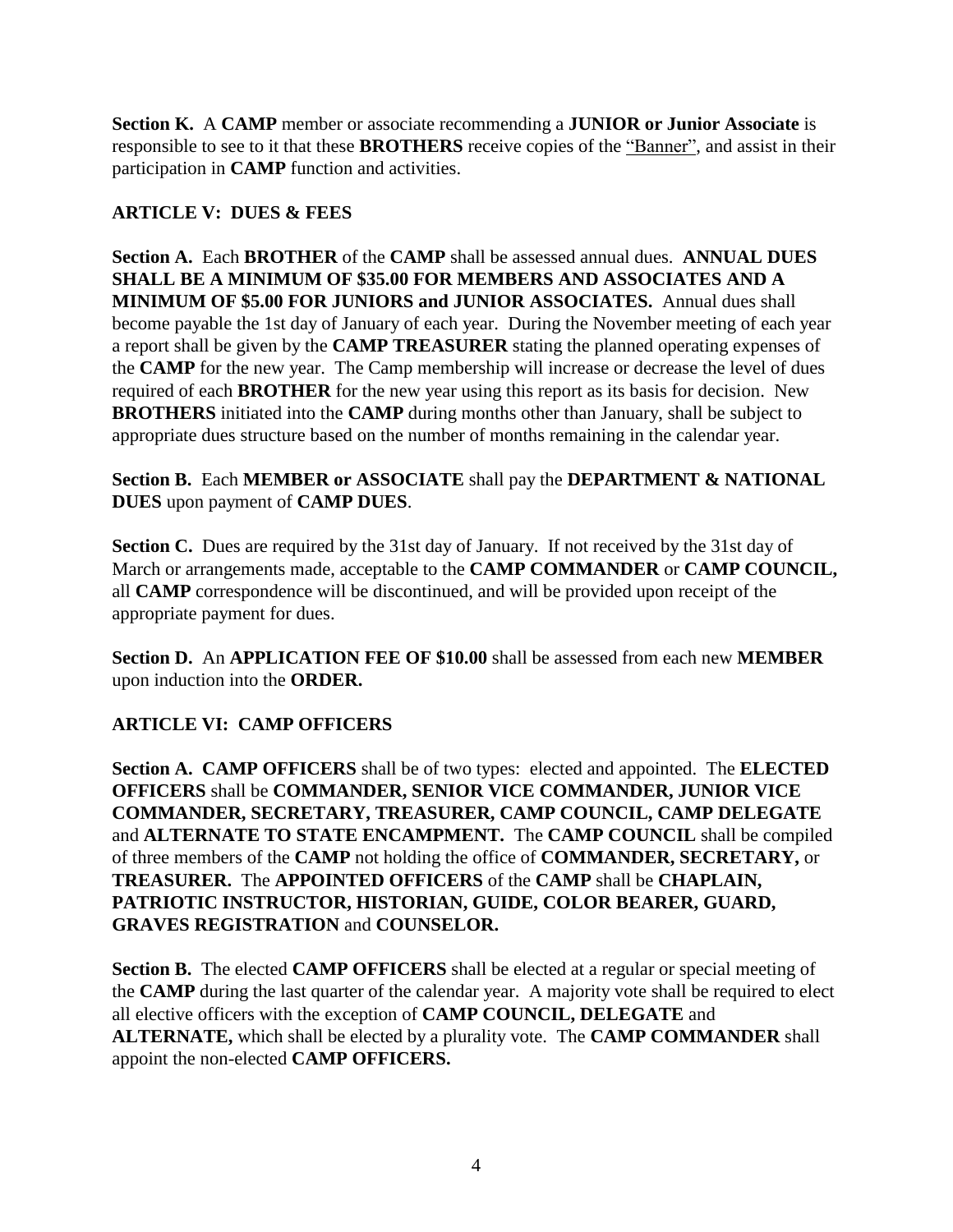**Section C.** The **CAMP OFFICERS** shall be installed at a Camp meeting between November 1 and January 31 by a person designated by the **DEPARTMENT COMMANDER.**

**Section D.** Any vacancy which may occur in an elective office of a **CAMP** shall be filled temporarily by the **OFFICER** next in rank. Such vacancy shall be approved for the unexpired term by the **CAMP COUNCIL** or by the **MEMBERS** at the next regular or special **CAMP**  meeting.

**Section E**. The **CAMP** may by a 2/3 vote of **MEMBERS** present at the **CAMP** meeting, first giving five (5) days notice by mail, vacate the position of any elective officer who shall have been absent from six (6) consecutive regular **CAMP** meetings without good cause and such vacancies shall be filled in the same manner as other vacancies.

**Section F.** The **CAMP** may impeach and remove from office by 2/3 vote of members present at **CAMP** meeting, any officer for immoral conduct or for any abuse or dishonorable practice of any kind.

**Section G.** No **JUNIOR or JUNIOR ASSOCIATES** of the **CAMP** shall hold an elected or appointed office of the **CAMP**.

### **ARTICLE VII: DUTIES OF CAMP OFFICERS**

**Section A.** The **CAMP COMMANDER** shall preside at all meetings of the **CAMP**, He shall decide all question of the order without debate; subject however to an appeal to the **CAMP**. It shall be his duty to detail all officers and appoint all committees (of which he shall be a member ex-officio) not otherwise provided for, approve all orders of requisitions made on the **CAMP TREASURER** or **CAMP COUNCIL** for appropriations of money, or any property of the **CAMP**, and perform all other duties pertaining to his office. He shall remain impartial and govern the **CAMP** in the best interest of the **ORDER.** 

**Section B.** The **CAMP SENIOR VICE COMMANDER** and **JUNIOR VICE COMMANDER** shall assist the **COMMANDER** and shall perform such duties as pertain to their office. They shall also preside over **CAMP** meetings in the absence of the **CAMP COMMANDER**.

**Section C.** The **CAMP COUNCIL** shall devise and recommend measures for preserving and increasing funds of the **CAMP**; make its investments, leases and other contracts; secure a place of meeting; settle and dispose of all disputed accounts between the **TREASURER** and members of the **CAMP**; examine the books, vouchers and other papers of the different officers, and at the end of each quarter render a complete report showing its transactions and the financial condition of the **CAMP**. The **COUNCIL** may fill any vacancy which may occur in an elected **CAMP**  office with a majority vote of the **CAMP COUNCIL.** 

**Section D.** The **CAMP SECRETARY** shall perform all duties pertaining to his office, keep all books of record, make duplicate quarterly reports to the **DEPARTMENT SECRETARY-**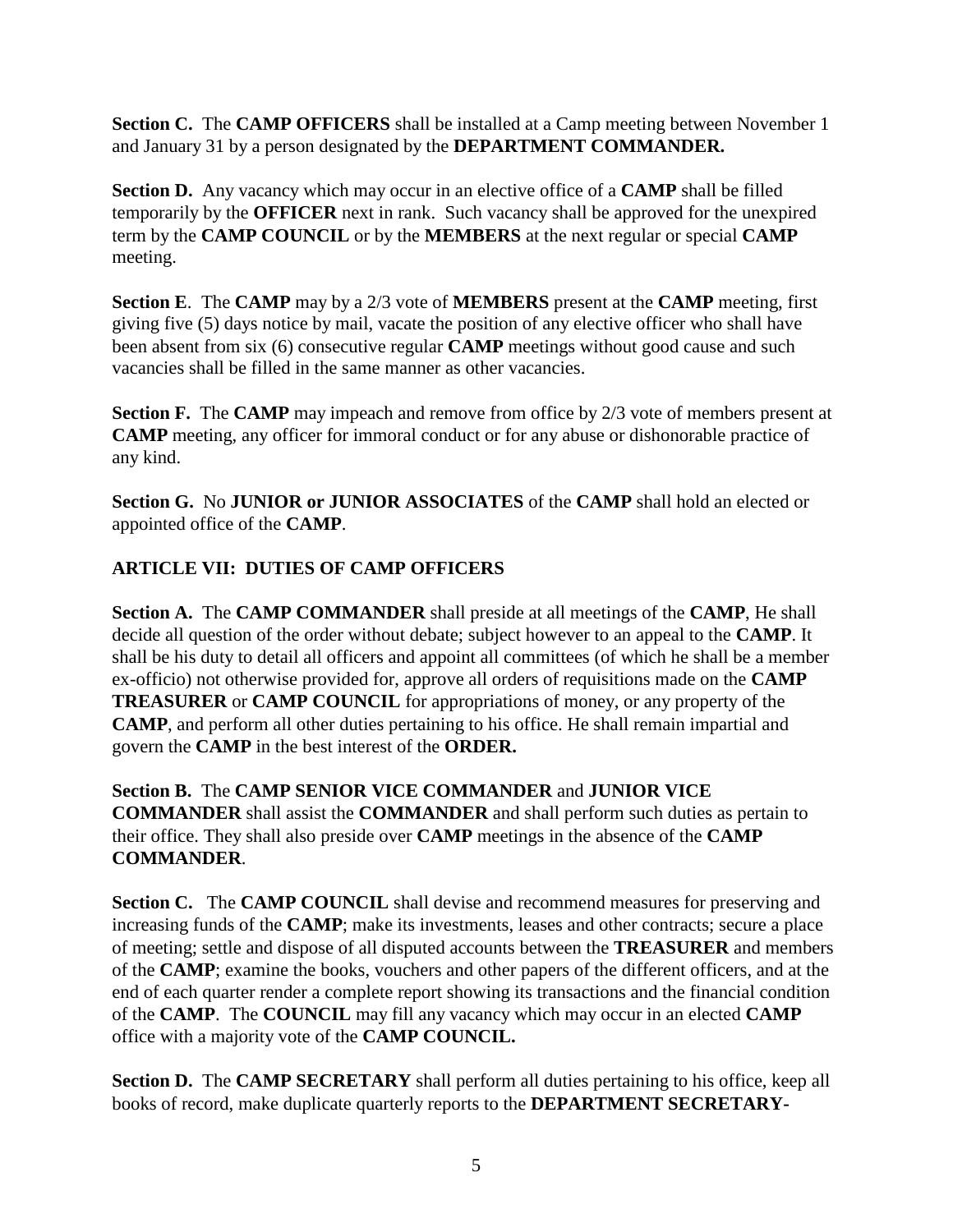**TREASURER** on the 1st days of January, April, July and October upon forms prescribed by the **ORDER** and furnished by the **DEPARTMENT SECRETARY-TREASURER**, showing all gains or losses in membership and the total membership; and forwarding said report along with per capita tax to the **DEPARTMENT SECRETARY-TREASURER** on or before the 10th of the month. He shall ensure that a duplicate copy of the report is placed in the camp's file. He shall draw requisitions upon the **CAMP TREASURER** for reimbursements of **CAMP** expenditures, and submit the same to the **CAMP COMMANDER** for his approval. He shall also provide a current copy of the **CAMP** membership list to the **CAMP COMMANDER, SENIOR VICE COMMANDER** and the last **PAST COMMANDER** available.

**Section E.** The **CAMP TREASURER** shall be accountable for receipt and disbursement of **CAMP** funds and have charge of its property not otherwise provided for; keep the accounts between the **CAMP** and its **MEMBERS**; collect all moneys due the **CAMP**, given in all cases receipts therefore; notify all members in arrears by the 1st day of March that they are delinquent, provide monthly, quarterly, and yearly financial reports to the **CAMP MEMBERSHIP** and the fund balance in his hands. He shall make quarterly financial reports through the **CAMP SECRETARY** to the **DEPARTMENT SECRETARY-TREASURER.** He shall exhibit the account books of the **CAMP** to any elected **CAMP OFFICER** upon reasonable request; file all tax and other financial reports required of the **CAMP**; cause an audit to be performed on an annual basis; shall provide completed dues notices, to be sent by the **SECRETARY,** and perform all duties that are incident to the office of the **TREASURER**.

**Section F**. The **PATRIOTIC INSTRUCTOR, CHAPLAIN, GUIDE, GUARD, COLOR BEARER** and **COUNSELOR** shall perform such duties as prescribed by the **RITUAL OF THE ORDER** or directed by the **COMMANDER.**

**Section G.** All officers of the **CAMP** shall upon their retirement from office turn over to their successor all property of the **CAMP** within thirty (30) days after leaving office.

### **ARTICLE VIII: MEETINGS**

**Section A.** Regular meetings of the **CAMP** shall be held quarterly (as a minimum) throughout the year. The meeting of the **CAMP** shall be at such time and place as chosen by the **CAMP COMMANDER.** All regular meeting of the **CAMP** shall be held within the boundaries of the **DEPARTMENT OF MISSOURI.**

**Section B.** Special meetings of the **CAMP** shall be called by the **CAMP COMMANDER.**

**Section C.** Notification of Regular and Special meetings to the **MEMBERS** shall be the responsibility of the **CAMP SECRETARY.** A minimum of five (5) days notice shall be given to **MEMBERS** for either Regular or Special meetings.

**Section D.** Special meeting of the elected **CAMP OFFICERS** may be called by the **CAMP COMMANDER.** All business conducted at said meeting shall require ratification by the **CAMP MEMBERSHIP** at the next Regular or Special meeting of the **CAMP.**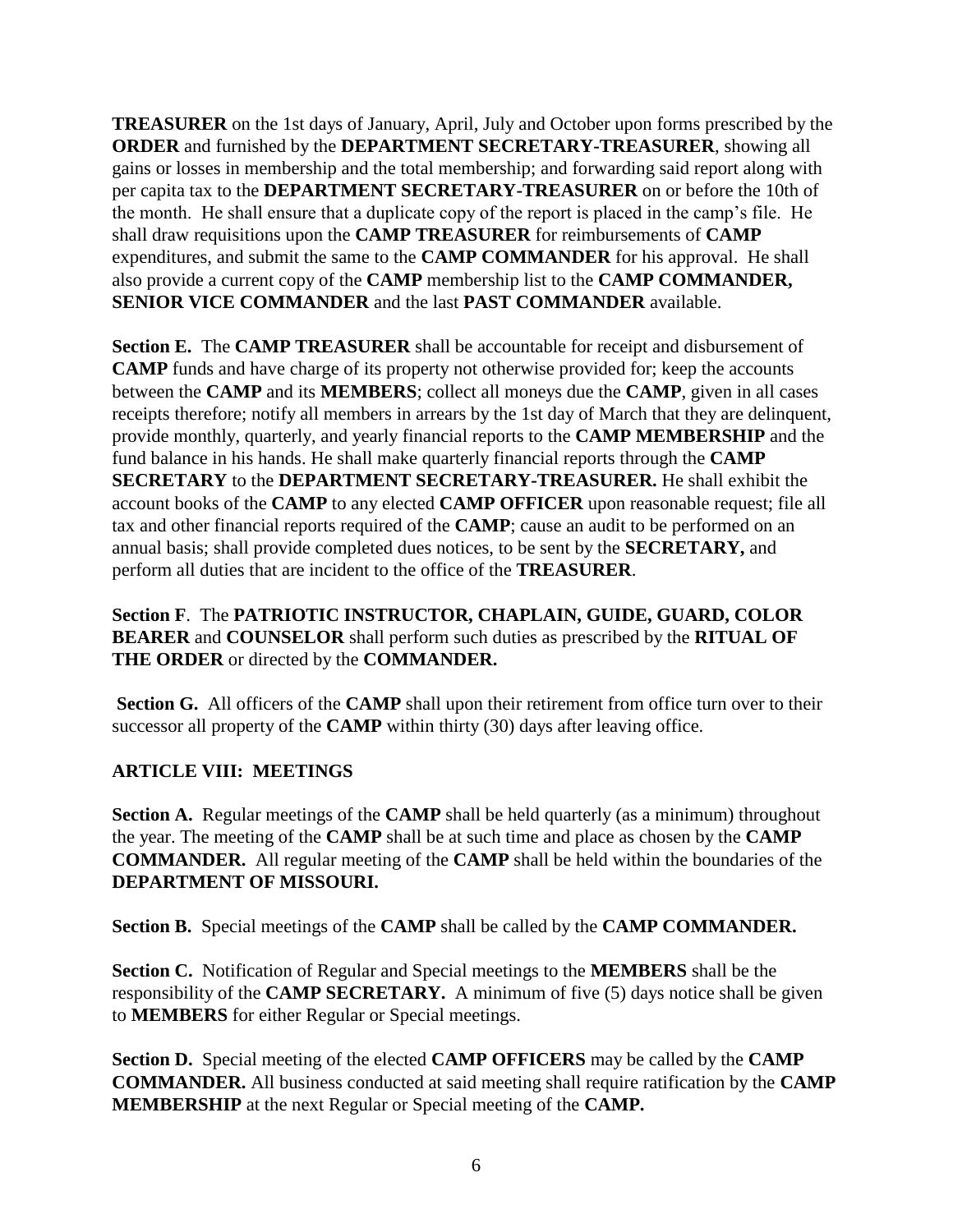**Section E.** A minimum of 10% of the **CAMP MEMBERS** shall be required to be present in order to conduct business at a Regular or Special meeting of the **CAMP.** Said members minimum shall not be composed of associates in excess of 49% pursuant to Article IV, Section A of the bylaws. All matters brought before the **CAMP** at a Regular or Special membership meeting shall be decided by a majority vote of those present and entitled to vote at said meeting with one exception, that being the election of **CAMP COUNCIL, DELEGATES** and **ALTERNATE** who shall be elected by plurality vote.

**Section F.** Any members of the **AUXILIARY** to the **SONS OF UNION VETERANS OF THE CIVIL WAR,** the **WOMEN'S RELIEF CORPS,** the **DAUGHTERS OF THE UNION VETERANS OF THE CIVIL WAR,** and the **LADIES OF THE GRAND ARMY OF THE REPUBLIC,** may be admitted to the session of the **CAMP.**

**Section G.** All meetings of the **CAMP** shall have the **UNITED STATES FLAG** and the **CAMP CHARTER** displayed.

**Section H.** All meetings of the **CAMP** shall be conducted by the guidelines of the **RITUAL OF THE ORDER** and the current edition of **ROBERT'S RULES OF ORDER**, in that order.

#### **ARTICLE IX: COMMITTEES**

**Section A. SPECIAL COMMITTEES** may be created by action of the **CAMP COMMANDER** and shall be for the period of time designated in the creation thereof. Duties and responsibilities of the **SPECIAL COMMITTEE** shall be defined by the **CAMP COMMANDER.**

**Section B.** The **CAMP COMMANDER** shall serve as ex-officio on all Special Committees unless otherwise noted.

**Section C.** The **MILITARY AFFAIRS COMMITTEE** shall be charged with the responsibilities of: (1) increasing the Camp's membership in the **CAMP GUARD,** (2) advising the **CAMP** on all matters relating to appropriate era military dress, mannerism and formalities associated with Camp ceremonies, parades and activities, (3) assisting the members in obtaining appropriate uniforms, (4) election of the Camp's commissioned and noncommissioned officers and (5) establishment and maintenance of communication and coordination channels between the Camp Guard, Department, S.V.R. and local Civil War reenactment organizations. The **MILITARY AFFAIRS COMMITTEE** shall be chaired by the **CAMP COMMANDER.**

### **ARTICLE X: BOOKKEEPING**

**Section A.** The fiscal year of the **CAMP** shall begin on the 1st day of January and end on the 31st day of December of each year.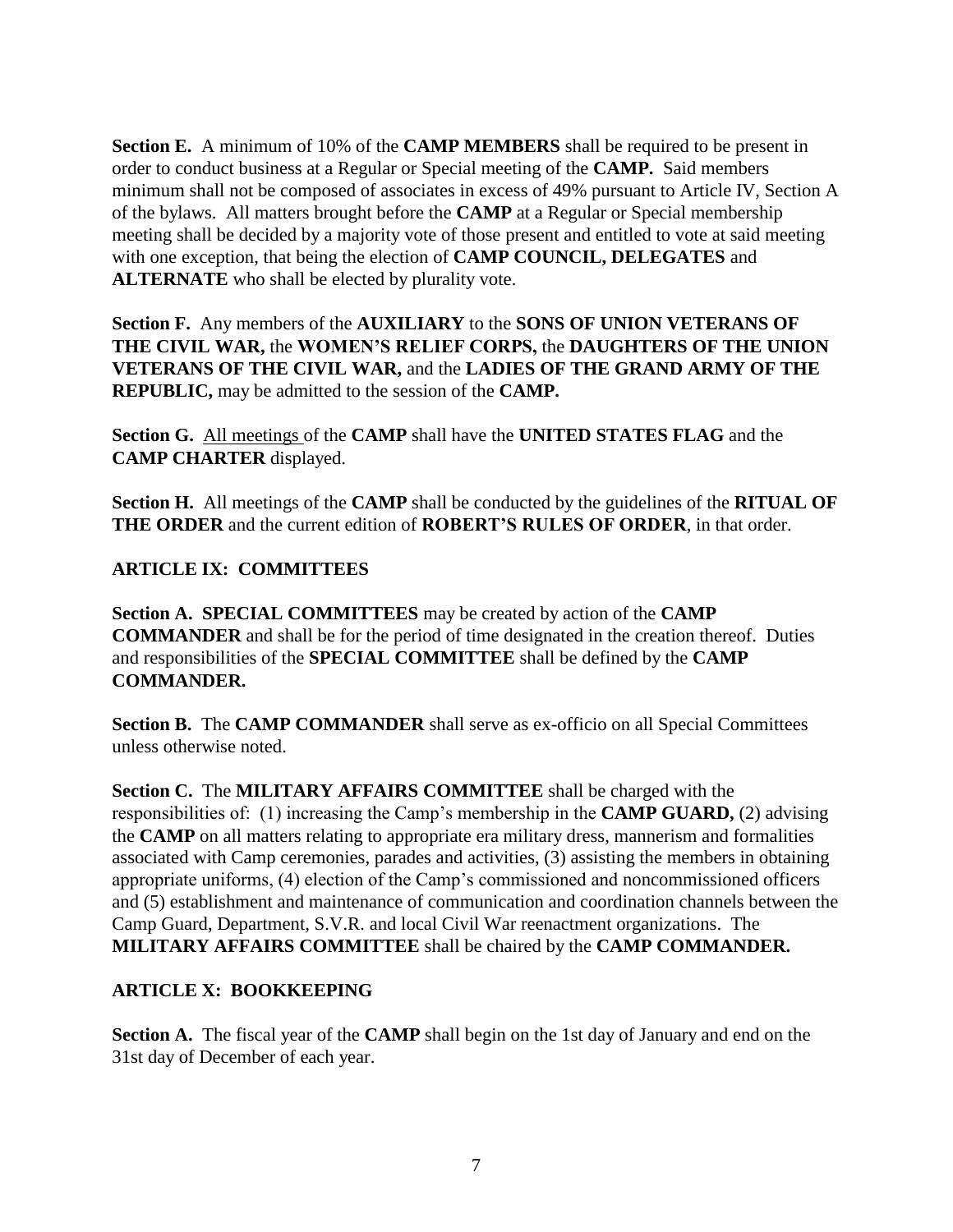**Section B.** Annual financial statements of the **CAMP**, prepared in accordance with Generally Accepted Accounting Principles, that offers full General Ledger Accounting, shall be prepared shortly after the end of each fiscal year. All financial statements and records shall be subject to an annual audit; the results of which shall be reported to the **CAMP COUNCIL** and **CAMP COMMANDER.**

**Section C.** All Camp funds shall be deposited in a reliable depository as the **CAMP COUNCIL** may direct. The **CAMP** may have a checking and savings account, and may establish such financial accounts as necessary for the **CAMPS** welfare. The **CAMP COMMANDER** may disburse funds from the checking account. In the case of the **CAMP TREASURER**, he shall for reimbursements of personal losses occurred from **CAMP** expenditures, have a sign receipt from the **CAMP COMMANDER** or **SENIOR VICE COMMANDER**, or must have a receipt signed within 30 days of verbal approval from the **CAMP COMMANDER** or **SENIOR VICE COMMANDER.** The **CAMP TREASURER** or the **CAMP COMMANDER** may withdraw or transfer funds from the savings account, withdraw or transfer must be reported to the **CAMP** at the next regular or special **CAMP** meeting.

**Section D.** Camp officers may be entitled to reimbursement of certain expenses necessary for the conduct of their respective office provided, however, that a written request is presented to and approved by the **CAMP COMMANDER.** In the case of a request from the **CAMP COMMANDER**, approval for reimbursement of expenses, must be secured from the **SENIOR VICE COMMANDER.** Typical expenses would include, but not limited to, long distance telephone costs, postage and mileage.

### **ARTICLE XI: DISCIPLINARY ACTION**

**Section A.** The **CAMP COMMANDER** shall have original jurisdiction over charges preferred against any **MEMBER** of the **CAMP** by a **MEMBER** of the **CAMP.**

**Section B.** Charges may be preferred for violation of duties and obligation to the **ORDER** and subordinate bodies, or the doing of anything tending to injure a veteran or **BROTHER** of the **ORDER** or the **ORDER** itself.

**Section C.** Charges shall be made in writing and shall be addressed to the **CAMP COMMANDER. CAMP COMMANDER** shall send a copy of charges to Accused within reasonable time before the hearing.

**Section D.** Upon filing of such charges the **CAMP COMMANDER** may appoint a **TRIAL COMMISSIONER** who shall give at least five (5) days notice to the party preferring the charges and to the Accused by registered mail, and shall state in said notice the time and place of the hearing. The **CAMP COMMANDER** or **TRIAL COMMISSIONER** shall have the power to postpone or continue the hearing, subpoena witnesses and shall impartially ascertain all the facts relative to the issue, **TRAIL COMMISSIOMER** shall make a report with his recommendations in writing, to the **CAMP COMMANDER,** and to the party preferring the charge, and to the Accused. The **CAMP COMMANDER** shall then decide the issue. The **CAMP**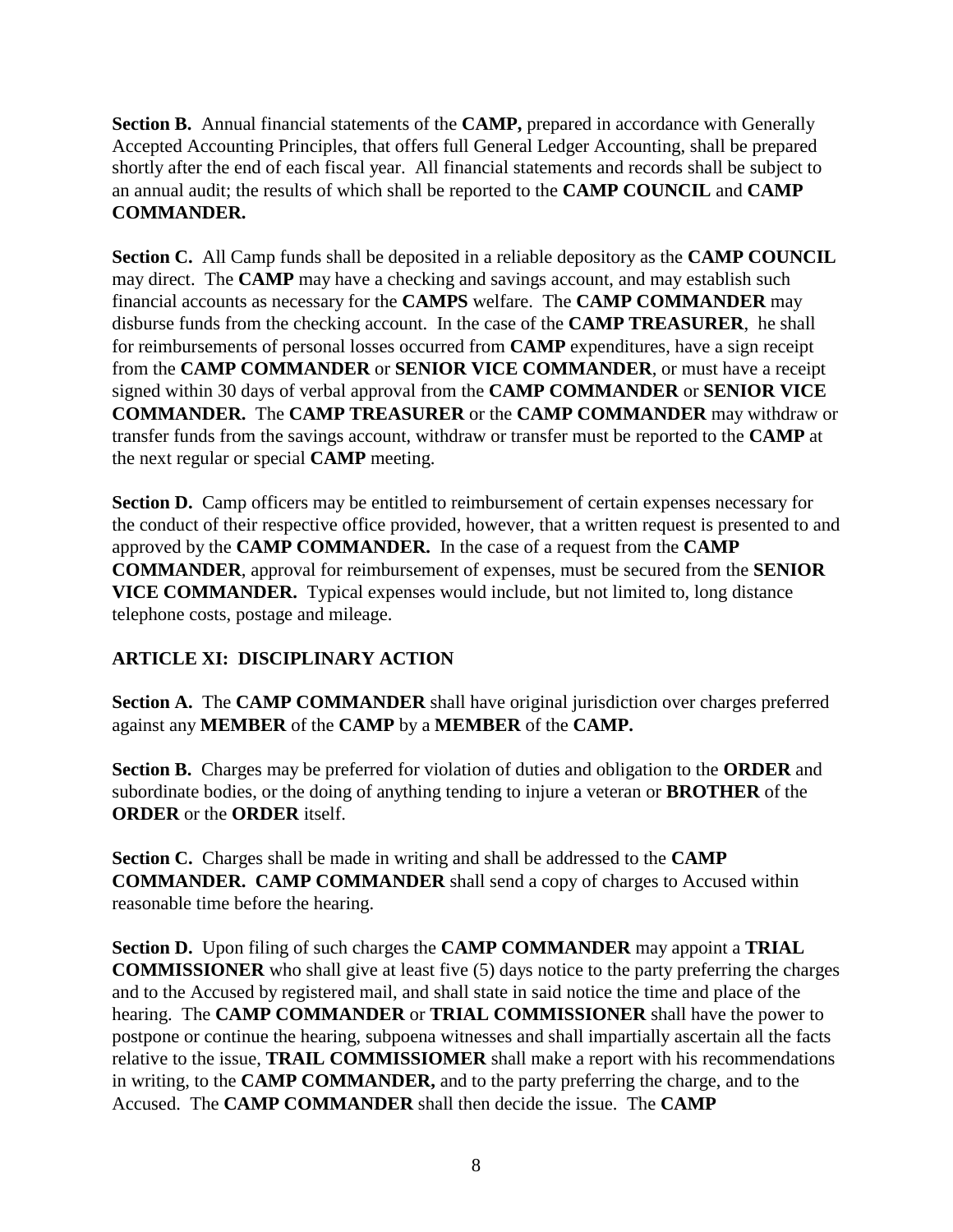**COMMANDER** shall report his decision to the **CAMP MEMBERS** at the next regular or special meeting.

**Section E.** The sentence may be a reprimand, suspension from the rights and privileges for a given period of time, or expulsion from the **ORDER.** In addition, the convicted member may be required to reimburse the cost of the trial incurred by the **CAMP.**

**Section F.** An appeal can be made, by either the party preferring the charges or the Accused, to the **DEPARTMENT OF MISSOURI** and shall be addressed to the **DEPARTMENT COMMANDER.** The **DEPARTMENT COMMANDERS** decision will be final and accepted without debate

**Section G.** Charges preferred against the **CAMP COMMANDER** by a member of the **CAMP** shall be made in writing and addressed to the **DEPARTMENT COMMANDER** and a copy delivered to the **CAMP COMMANDER.**

### **ARTICLE XII: CAMP GUARD**

The **CAMP** may have an independent military organization (**CAMP GUARD)** composed of members of the **SONS OF UNION VETERANS OF THE CIVIL WAR.**

### **ARTICLE XIII: COLOR GUARD**

The **CAMP** may have a **COLOR GUARD** unit composed of members of the **SONS OF UNION VETERANS OF THE CIVIL WAR. COLOR GUARD** shall not consist of more than fourteen (14) **MEMBERS**, with the highest rank being a colonel. At such time, **COLOR GUARD** is larger than fourteen (14) **MEMBERS**, they must join the **SONS OF VETERANS RESERVE (S.V.R.)** and follow the guidelines of the **NATIONAL MILITARY AFFAIR COMMITTEE.**

## *ARTICLE XIV – YOUTH PROTECTION*

All Brothers and guests under the age of 18 years of age shall be accompanied by a parent, legal guardian, or chaperon when participating at any SUVCW Camp event. A chaperon must be 18 years of age or older, and have written authorization from a parent or legal guardian.

All Brothers must comply with all applicable laws pertaining to child protection. Any Brother who witnesses or suspects any type of physical, mental, or sexual abuse of any other Brother or guest under the age of 18 is obligated to report such activities to local authorities and the Camp Commander.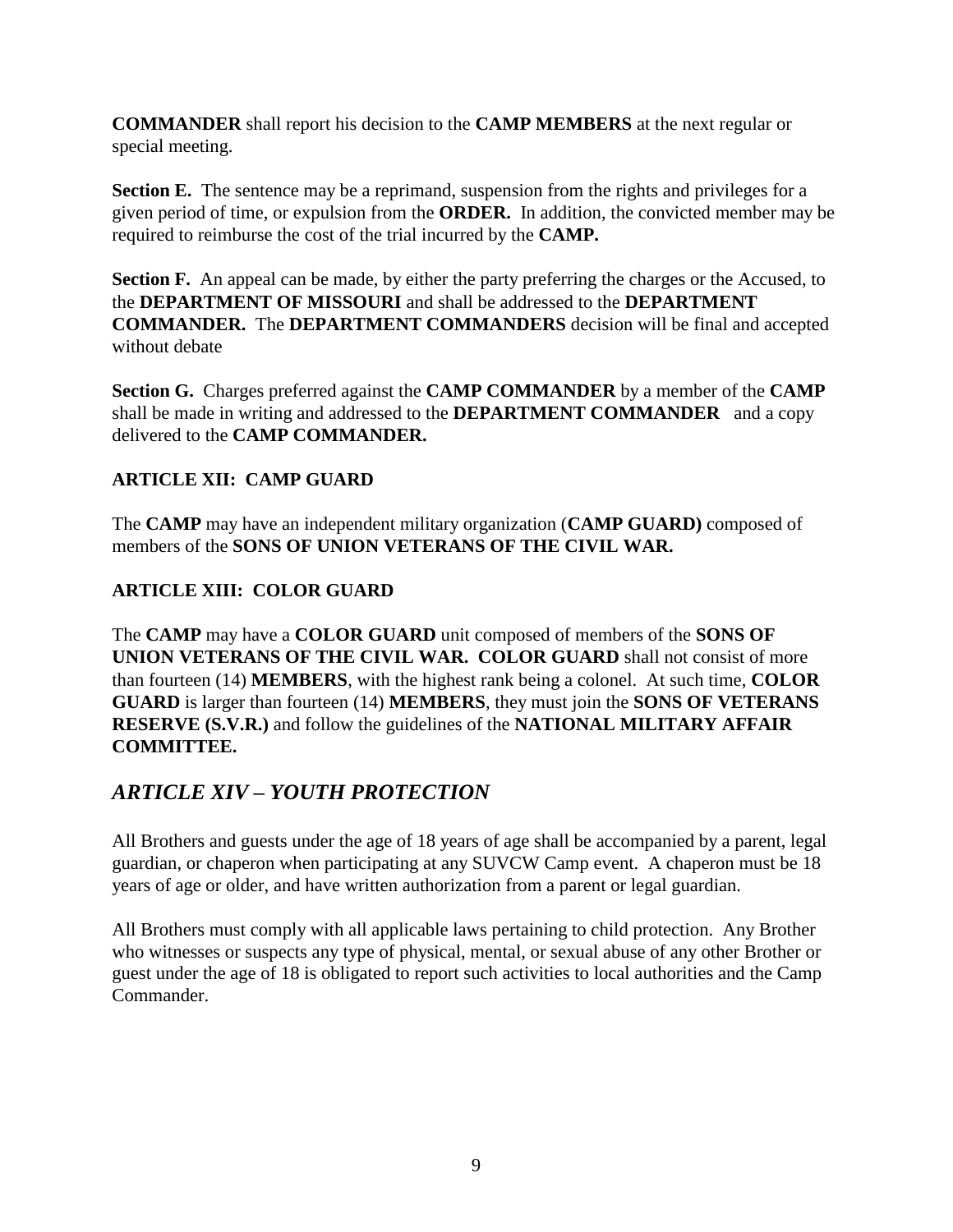Every Brother who may have direct contact with or oversight of another Brother or guest under the age of 18 (other than their child) at a SUVCW Camp event must complete a child protection course offered by a government agency or other reputable source. Evidence of course completion must be provided to the Camp Commander

### **ARTICLE XV: INCLUSION OF STATE AND NATIONAL RULES AND REGULATIONS**

Included herein by reference and made a part of these Bylaws are the following rules and regulations, and any subsequent amendments or modifications thereto:

- **1. Constitution and Regulations of the Sons of Union Veterans of the Civil War.**
- **2**. **Bylaws of the Department of Missouri, Sons of Union Veterans of the Civil War.**

### **ARTICLE XVI - SEPARATION, DISSOLUTION AND DISPOSITION OF ASSETS**

In the case of surrender or forfeiture of the Camp Charter, all Camp property and assets shall be turned over to the National Commander-in-Chief of the Sons of Union Veterans of the Civil War or his duly authorized representative and such become the property of the National Organization, Sons of Union Veterans of the Civil War, an organization exempt from taxes under section 501(c)3 of the Internal Revenue Code. The receipts for property and assets shall be added to the surrendered Department records.

All property of the Camp shall be held by the National Organization, Sons of Union Veterans of the Civil War, as a charitable trust and used for the purpose for which the Order exists. Any such transfer or disposal within six (6) months of disbandment or surrender of the Camp Charter without the written consent of the National Commander-in-Chief of the Sons of Union Veterans of the Civil War is prohibited. The property and funds of the Camp shall not be divided among its members.

In the event the National Organization, Sons of Union Veterans of the Civil War, no longer exists, said property and funds shall revert to the benefit of the first and any remaining organization of the Allied Orders of the Grand Army of the Republic or in their absence, to the holdings of the Missouri Historical Society (or State Historical Society of Missouri, or St. Louis Mercantile Library). Distribution to local county or city libraries is prohibited.

Notwithstanding the above language, upon the dissolution of this organization, assets shall be distributed for one or more exempt purposes within the meaning of section  $501(c)3$  of the Internal Revenue Code, or corresponding section of any future federal tax code, or shall be distributed to the federal government, or to a state or local government for a public purpose.

### **ARTICLE XVII: SUSPENSION OF BYLAWS**

There shall be no suspension of these Bylaws during any meeting of the **CAMP.**